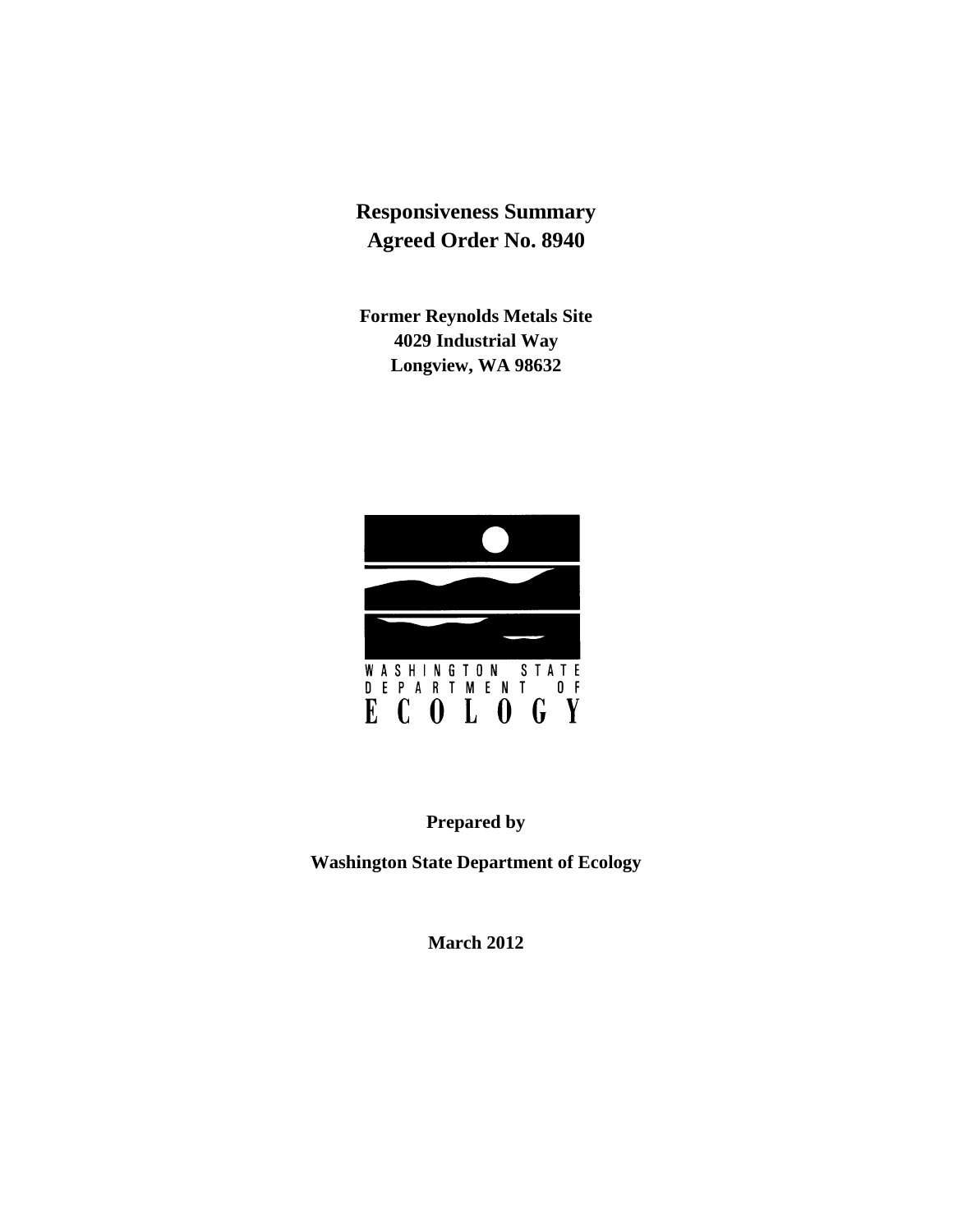# **INTRODUCTION**

This document addresses questions and comments received by the Department of Ecology during the public comment period on Model Toxics Control Act (MTCA) Agreed Order No. 8940 issued to Millennium Bulk Terminals Longview (Millennium) and Northwest Alloys at the former Reynolds Metals aluminum smelter in Longview, WA. Agreed Order No. 8940 supersedes and replaces Agreed Order No. 8027 that was issued to former site operator Chinook Ventures and Northwest Alloys in 2007. The public notice and comment period was only for cleanup activities addressed in the Agreed Order and did not address environmental permitting associated with future development of the site.

The MTCA Agreed Order No. 8940:

- Adds Millennium, the current site operator, as a potentially liable person for the cleanup.
- Requires investigation and sampling of 10 new areas on the site.
- Establishes an enforceable schedule to complete and submit a revised Remedial Investigation/Feasibility Study (RI/FS).

Ecology published notice of an opportunity to comment on the Agreed Order on January 10, 2012 in The Daily News published in Longview, WA. In the notice, Ecology invited public review of the proposed Agreed Order and provided a 30-day public comment period. The deadline for submittal of written comments was February 9, 2012.

Written comments were received from eighteen individuals and the Columbia Riverkeeper. Since many of the comments addressed the same issue, Ecology compiled and summarized where appropriate to avoid repeating the same comment and response. The original comment letters are posted on the following Internet site:

# <https://fortress.wa.gov/ecy/gsp/Sitepage.aspx?csid=2497>

A comment letter from one individual has not been posted based on the commenter's request to protect their privacy.

After considering the written comments, Ecology determined that changes to the Agreed Order were not warranted. Ecology will send a copy of this responsiveness summary to each party who provided written comments.

More information regarding the cleanup of this site is available at Ecology's Industrial Section in Lacey, WA and on the website noted above.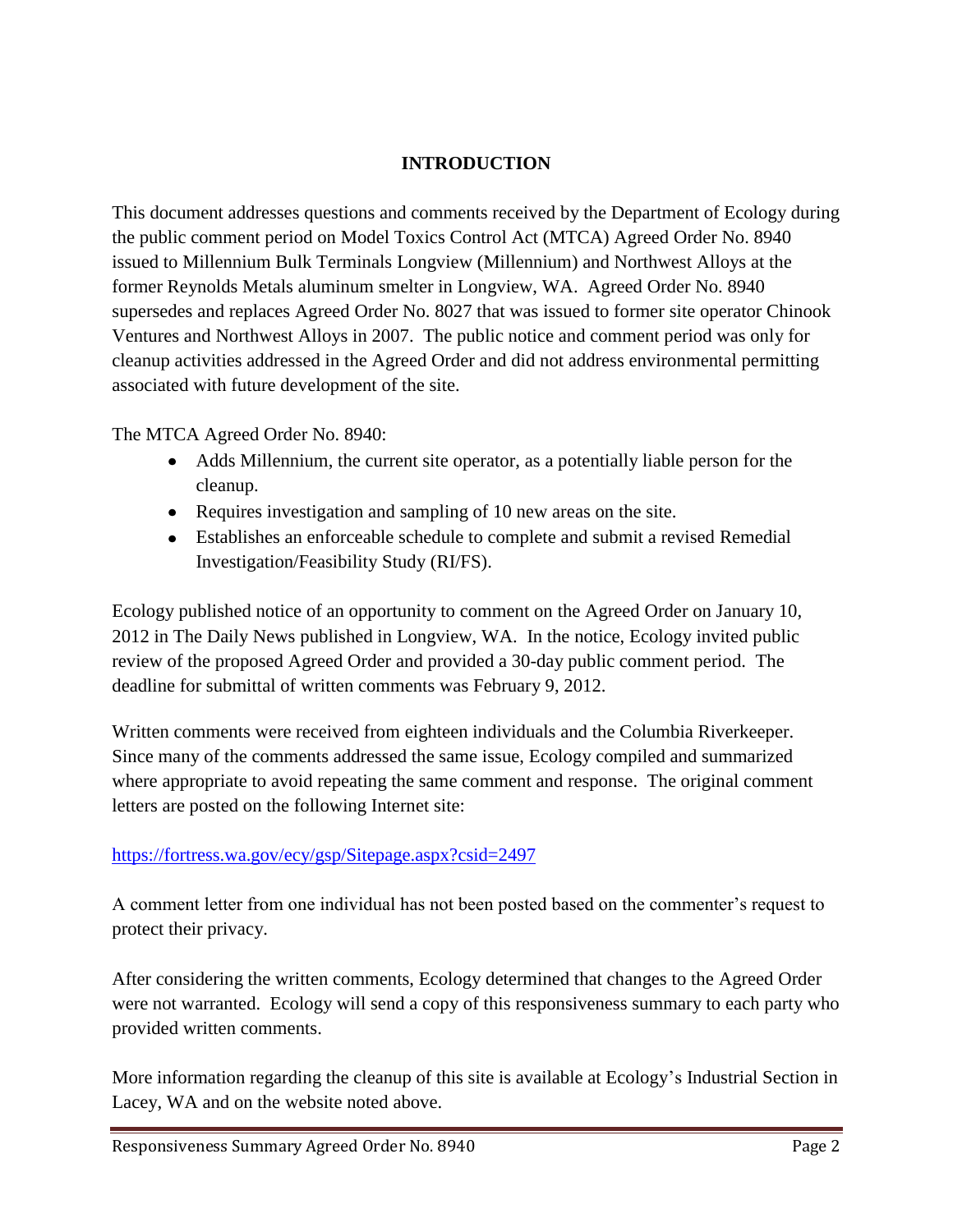# **COMMENTS AND RESPONSES**

Comments appear in regular text, followed by Ecology's response in italicized text.

## **Comments from Lauren Goldberg of the Columbia Riverkeeper**

1. Decades of aluminum smelting left a legacy of heavily contaminated groundwater and soil at the 416 acre site. Riverkeeper urges Ecology to continue and expand its recent focus on the former Reynolds site. This requires moving forward with strict cleanup investigation deadlines and enhanced agency oversight to ensure that the culture of delay and deception that persisted during Chinook Ventures' tenure is not repeated with Millennium.

*Comments noted. The cleanup of the site is a priority for Ecology. The purpose of the agreed order is to move investigation and cleanup forward.*

2. The new Order, which includes revised deadlines and adds Millennium as a potentially liable person, is one step toward changing the culture of delay at this site. The Order, however, will not change Ecology's workload and ability to move cleanup forward. Riverkeeper therefore recommends a new approach. Under the 2007 Agreed Order Ecology had the option of hiring a contractor. The department never took advantage of this provision. Moving forward, Ecology should hire a contractor based at the cleanup site. By hiring a contractor Ecology can also ensure the timely review, revision and approval of future sampling action, the RI/FS, and the cleanup action plan.

*Ecology generally does not contract out regulatory work such as cleanup review, compliance inspections, order preparation or regulatory oversight on cleanup sites where there are viable parties responsible for the cleanup. Our experience has shown that contracting regulatory functions represents challenges in several areas, including the availability of staff resources to oversee contracts and the time and investment necessary to train contractors to fill a regulatory role. Also, in order to recover costs, Ecology must first incur the costs—which means money for the contacting must first be identified in the agency's budget.*

*Ecology does use contactors to perform non-regulatory work (engineering, investigation, cleanup construction, etc.) when a site does not have a responsible party that has the resources to do a cleanup. The money to cleanup these "orphan sites" must be planned and requested well in advance through the state's capital budgeting process.*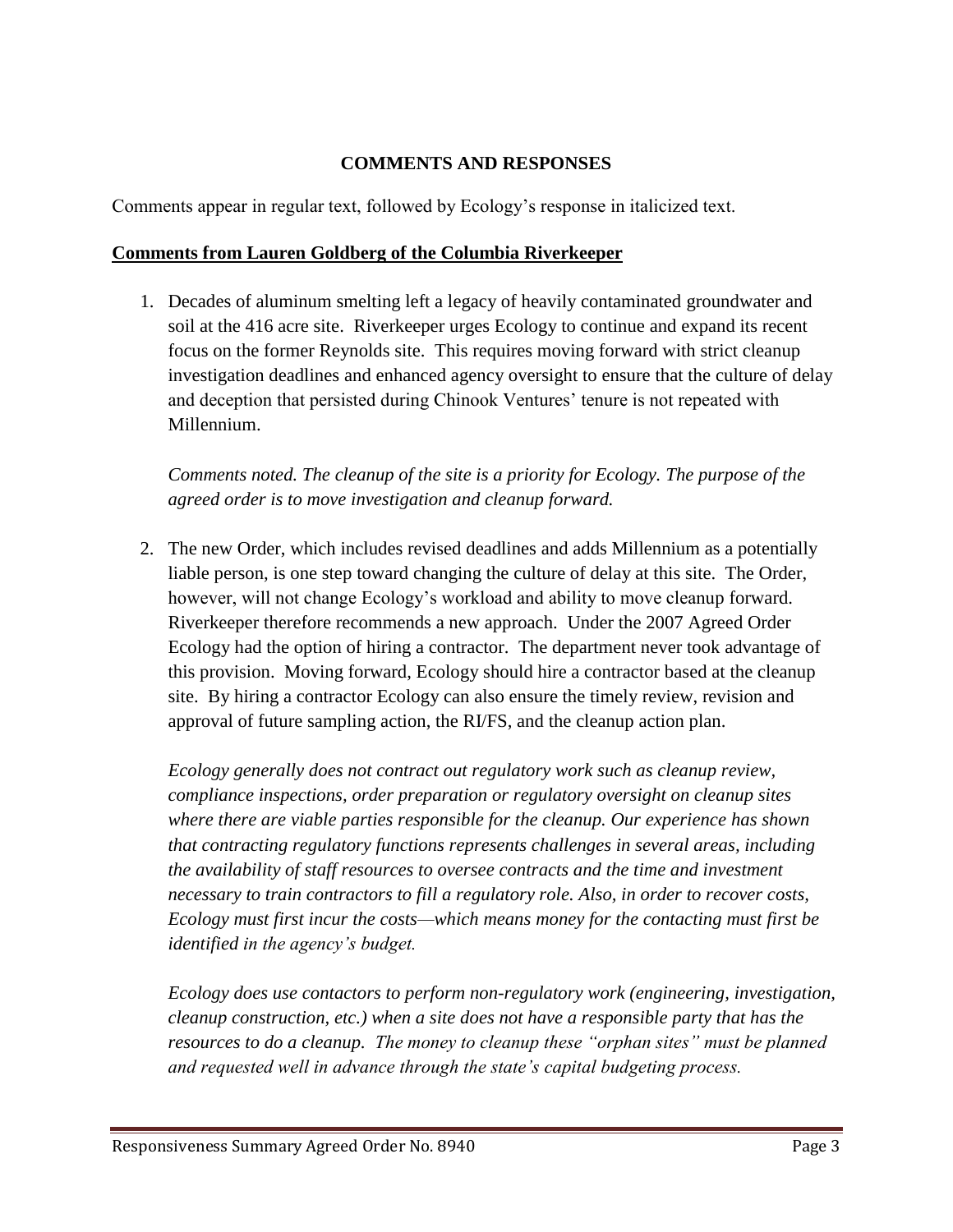3. The former Reynolds Aluminum site is prime river-access industrial real estate. Riverkeeper supports responsible redevelopment of brownfield sites along the Columbia River. Development, however, cannot come at the cost of protective, thorough hazardous waste cleanup. While Chinook Ventures was allegedly cleaning up the site, it was also creating new contamination with its petcoke operations and handling of site cleanup. Ecology should therefore take a new approach with Millennium: require investigations and cleanup before sanctioning any expansion of the industrial operations at the Site.

*Comment noted. Cleanup of the site is Ecology's first priority. The agreed order is intended to move the investigation phase of the cleanup forward. The agreed order does*  not address or "sanction" potential future uses of the site.

4. The Order calls for ten (10) Supplemental Study Activities (SSAs). Riverkeeper supports Ecology's decision to expand sampling at the site, particularly sampling to understand the impact of Chinook Ventures' operations and recently discovered historic contamination.

#### *Comment noted.*

5. Riverkeeper supports Ecology's decision to execute a new Order adding Millennium as a PLP. This decision, however, in no way reduces Northwest Alloys' duties under MTCA to clean up its property.

*Comment noted. Under MTCA, Potentially Liable Persons or "PLPs" are "jointly and severally‖ liable for cleanup. That means each party can be held liable for the entire cost of the cleanup. Adding Millennium does not change Northwest Alloys' responsibilities under MTCA.*

6. Ecology ranked the former Reynolds Aluminum site on the State's Hazardous Sites List in 1999. Given new information and recent actions, the Riverkeeper urges Ecology to reassess and change the site's ranking to reflect current conditions.

*MTCA requires that sites be ranked according to the relative health and environmental risk each site poses. Site ranking is used by Ecology to determine the order in which sites are worked on. Because of the community's interest, Ecology has made cleanup of this site a priority. If information gathered during the remedial investigation suggests that the site's current ranking does not accurately reflect risks posed by the site, Ecology will consider re-evaluation of the site's ranking.*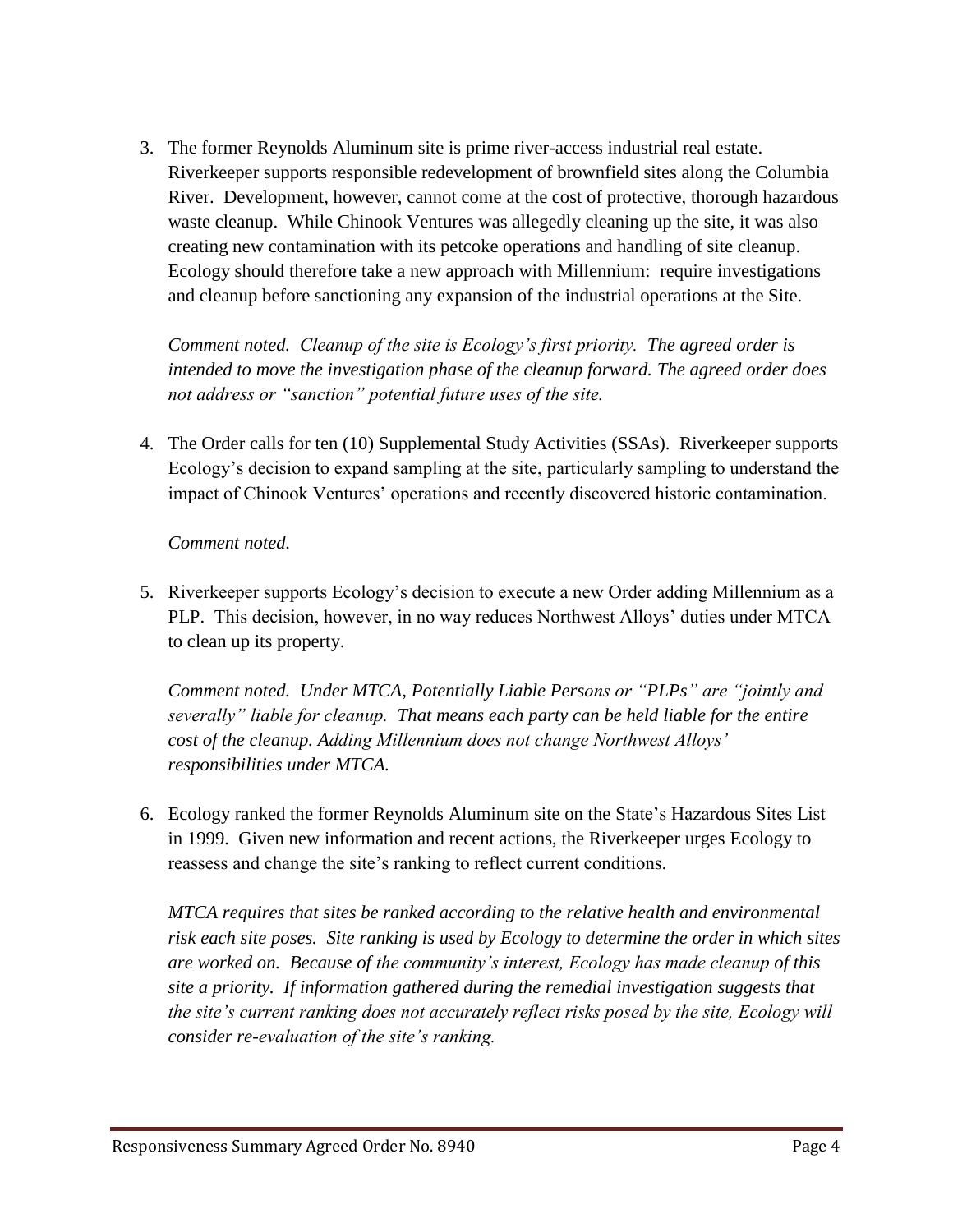7. Riverkeeper supports the revised Public Participation Plan, which calls for regular communication regarding the status of cleanup, formal and informal comment periods, and presentations at community group meetings. The Plan would also benefit from an addition to the "website" section: Ecology should post all public comments on the website to increase the public dialogue on the future of this important cleanup process.

*Ecology is committed to making documents associated with the cleanup process accessible to those who want to review them. As resources and the volume of comments received allow, Ecology will work to make the comments received available on the website. The comments received on Agreed Order No. 8940 have been posted on the website –with the exception of one commenter who asked that we not forward or publish their comment to protect privacy.*

# **Comment from Multiple Parties**

8. Multiple parties requested that the liable parties, Millennium and Northwest Alloys, be made to pay for the cleanup and all of the State of Washington costs.

*Millennium and Northwest Alloys are paying for all cleanup costs at the site. The Model Toxics Control Act directs Ecology to recover its oversight expenses for cleanups completed in the state. Former operator Chinook Ventures, current operator Millennium, and site property owner Northwest Alloys have paid all costs to date for Ecology's oversight, review, and site inspections. Agreed Order No. 8940 continues Ecology's ability to recover these costs.*

#### **Comment from Multiple Parties**

9. Multiple parties questioned whether Millennium or Northwest Alloys had the experience to conduct the cleanup.

*In most cases, PLPs do not perform sampling, investigation, and cleanup work themselves. PLPs hire environmental and engineering consultants with experience in investigation and remediation to complete the required investigation and analysis work. Similarly, following development of cleanup plans, PLPs hire experienced contractors to complete actual cleanup construction.*

*Ecology works with the PLPs to develop and review work plans, review lab results, plans and specifications, and other cleanup documents to ensure that they meet the MTCA requirements. Ecology also conducts inspections and site visits during cleanup to ensure that the work is proceeding according to the approved plans.*

*While the choice of which contractor or consultant is hired to do the work is completely up to the PLPs, if Ecology determines that work is incomplete or does not meet the*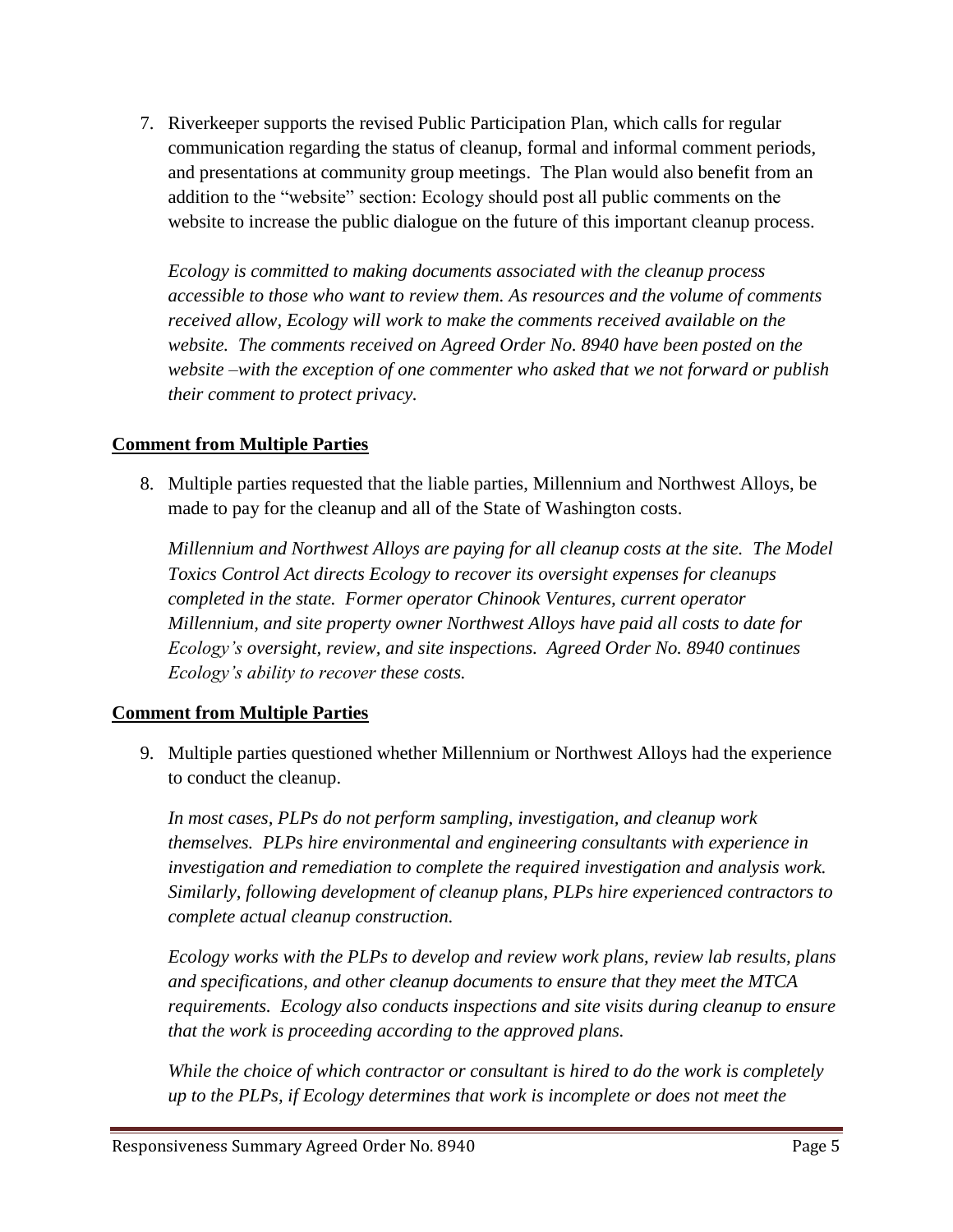*applicable requirements under an order or legal agreement Ecology has the ability to challenge the finished product and require that the work be redone. At the present time, both Millennium and Northwest Alloys are using experienced consultants and laboratories to do the investigation work required under Agreed Order No. 8940.* 

## **Comment from Multiple Parties**

10. Multiple parties expressed their opposition to development of a future coal port on the site. Some stated that cleanup should be completed before any new site use is considered.

*Agreed Order No. 8940 does not address future use of the site. The purpose of the agreed order is to complete the investigation phase of the cleanup project. Cleanup of the site is a priority for Ecology.*

*Proposals for future development at the site will be subject to their own environmental review and permitting process. That process should include consideration of the nature and extent of contamination at the site.*

# **Comment from Multiple Parties**

11. The time for cleanup is now. Ecology should prioritize this cleanup.

*The cleanup of this site is a priority for Ecology. The purpose of Agreed Order No. 8940 is to provide the legal framework for completing the investigation and evaluation of the feasibility of remedial alternatives for the site. The agreed order includes enforceable timelines for completing this work—including responding to Ecology's comments and finalizing the studies following public review.* 

*Once the Remedial Investigation and Feasibility Study has been finalized, Ecology will develop a proposed Cleanup Action Plan and negotiate a proposed legal agreement with the PLPs to complete the cleanup construction. Before finalizing this cleanup plan, Ecology will hold a hearing and seek public input.* 

*The time necessary to complete these steps and get to actual cleanup construction will be determined by the results of the investigation work, the complexity and cost of the cleanup alternatives identified, the level of cooperation from the PLPs, and the level of interest from the community.*

#### **Comment from Multiple Parties**

12. Cleanup should not be tied to approval of a coal terminal.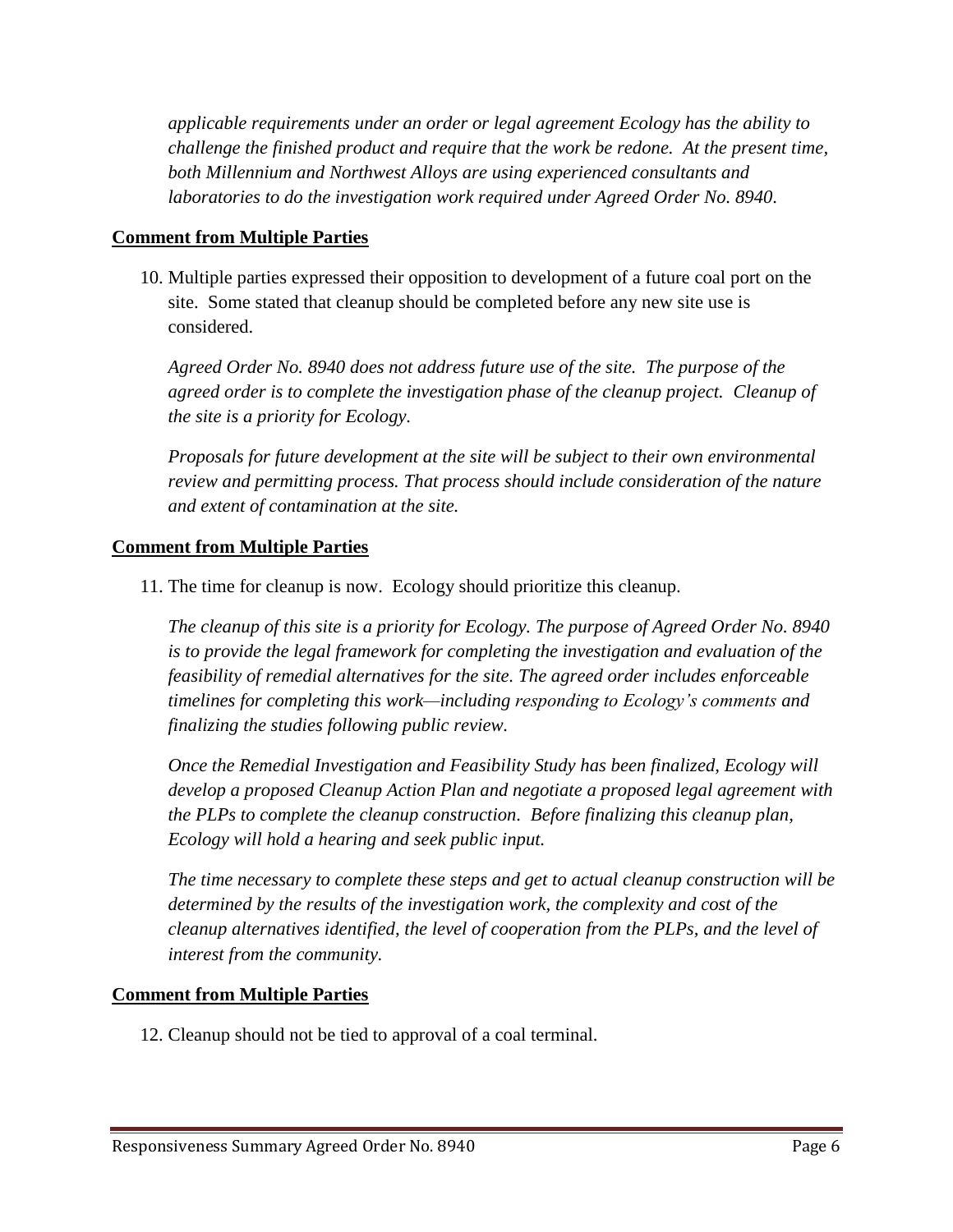*The investigation and cleanup of the property will move forward regardless of the future plans for the property. Agreed Order No 8940 is for completion of the investigation work at the site and does not authorize or address future development of the property.*

#### **Comments from Sandra Davis**

13. In August 2011, Ecology stated that Millennium was actively seeking to remove the petcoke pile on the subject property. To date the petcoke pile has not been removed.

*Removal of the petroleum coke or‖ petcoke‖ from the plant site will begin in late March. The owner of the petcoke (ConocoPhillips) had difficulty finding a purchaser and shipper for the material. Ecology and the Southwest Clean Air Authority have approved the plans to begin removing the petcoke by the end of March. The material will be moved by truck to the Port of Longview and shipped overseas by ship. The first ship is due into the Port of Longview in late April. It will take up to six months to completely remove all petcoke from the site. It is anticipated that the petcoke piles will fill at least three ships.*

14. No reference of sampling is made to the acreage on the northern portion of the site north of Industrial Way. Has this acreage been reviewed for past waste burial practices or contamination from other means?

*The 2007 Agreed Order directed Northwest Alloys to complete an aerial photo study to search for any disturbed areas in the northern portion of the site. The study located one area of soil disturbance which was sampled during previous investigations. No significant contamination was found. The data from that sample event will be presented in the 2012 draft RI/FS.* 

15. The sloughs surrounding the 416-acre site are designated as direct tributaries to the Columbia River. The sloughs need extra attention and continuous sampling for the possibility of contamination.

*The site is surrounded by Consolidated Diking Improvement District No. 1 (CDID) ditches. These ditches collect stormwater drainage from a number of areas including the former Reynolds Metals site. The water in the ditches at the site have been sampled for fluoride. Soils adjacent to the site have also been sampled. Ecology will review the water and soil data presented in the 2012 draft RI/FS to determine if additional sampling is needed.* 

16. There has been much discussion regarding the large black mud pond in the northwestern site area. As stated by Ecology to the Longview City Council, this mud pond has been capped and the hazardous wastes will not be removed. Leaving these dangerous materials in the ground with only a partial liner will eventually prove a health hazard to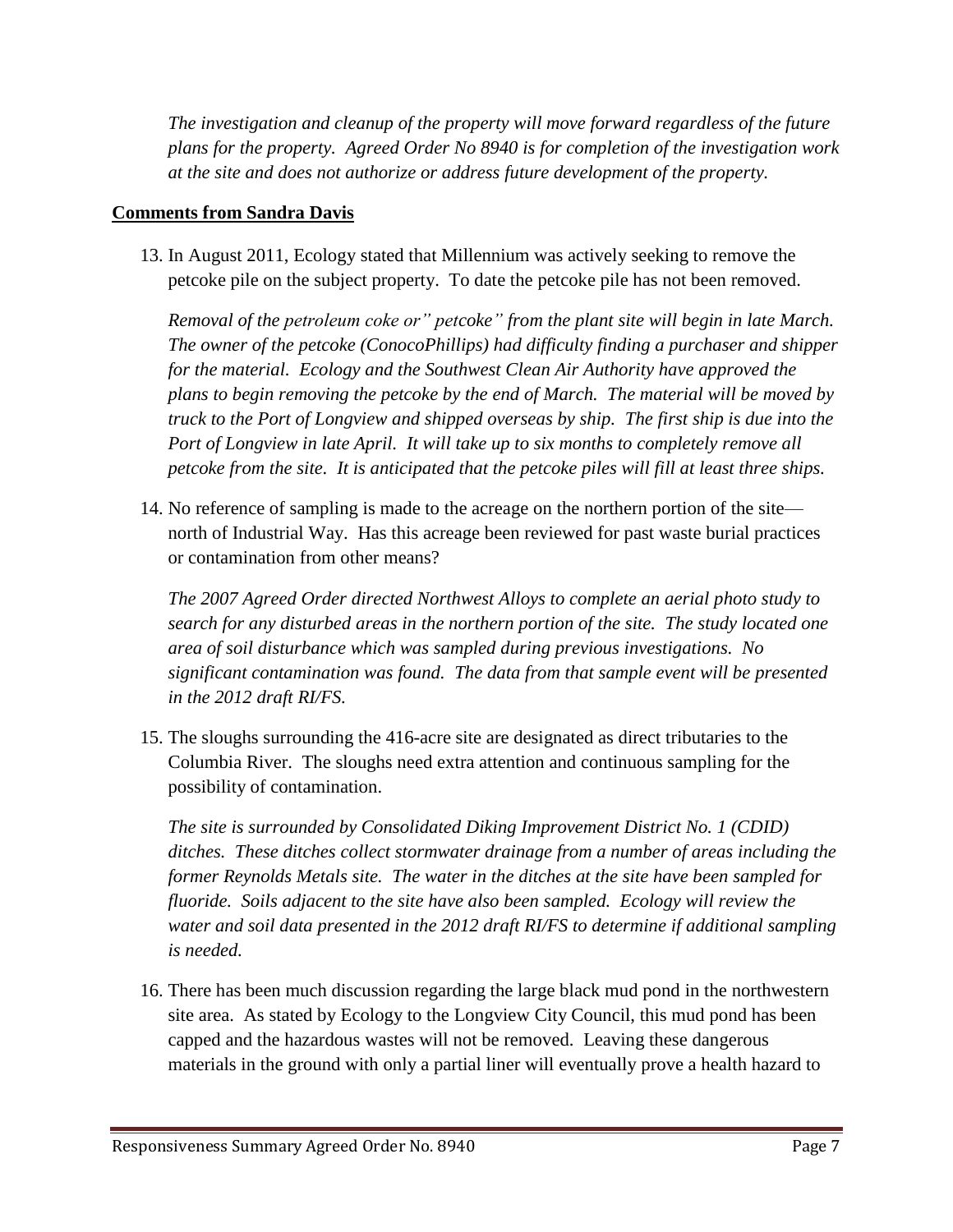Longview residents and workers. Many residents feel it would be important to completely remove the mud pond.

*The Black Mud Pond was closed under the State's Dangerous Waste Regulations in 1993. Black mud is a potential source of fluoride, cyanide, and polycyclic aromatic hydrocarbons (PAHs). Closure of the Black Mud Pond included installing a waterproof cover system over the waste, pumping groundwater from underneath the area, and treating the groundwater to remove fluoride and cyanide. The groundwater pump and treatment system is still active and groundwater monitoring has continued since the closure.* 

*Direct contact and groundwater contaminant pathways of exposure were addressed by capping the Black Mud Pond. Ecology will review the 2012 draft RI/FS to assess the effectiveness of the closure in reducing threats to human health and the environment.* 

17. There are no references in the draft Agreed Order of permitted construction or operation of an export terminal while cleanup is performed. What requirements will there be to Millennium while they continue building and operating this site for other purposes besides the implementation of this Agreed Order?

*The purpose of Agreed Order No. 8940 is to complete the investigation work at the site. The agreed order does not address future uses of the site. MTCA does not preclude or prohibit using contaminated properties while investigation and cleanup occur. However, site uses must not contribute to contamination at the site, mobilize existing contamination, or result in unsafe exposure to workers. Millennium, as the current operator at the site, must comply with existing permits for their current operations.*

#### **Comments from Margaret Green**

18. It is documented that further contamination of the site took place during Chinook Venture's tenancy. Consequently there should be additional sampling and testing of sections previously tested under the 2007 Order DE 4263.

*The sampling conducted for the 2007 RI/FS was completed by two experienced environmental consultants and consisted of work completed prior to the sale of the property to Chinook Ventures and during the period that Chinook Ventures operated the site. A number of areas of concern associated with Chinook Venture's management of the site were identified following the sale to Millennium. These areas are being investigated under Agreed Order 8940. The data from these investigations will be presented in the 2012 draft RI/FS.* 

19. Past Reynolds employees have given anecdotal accounts of toxic dumping toward the NE section of the property (Weyerhaeuser property line). Therefore, additional sampling of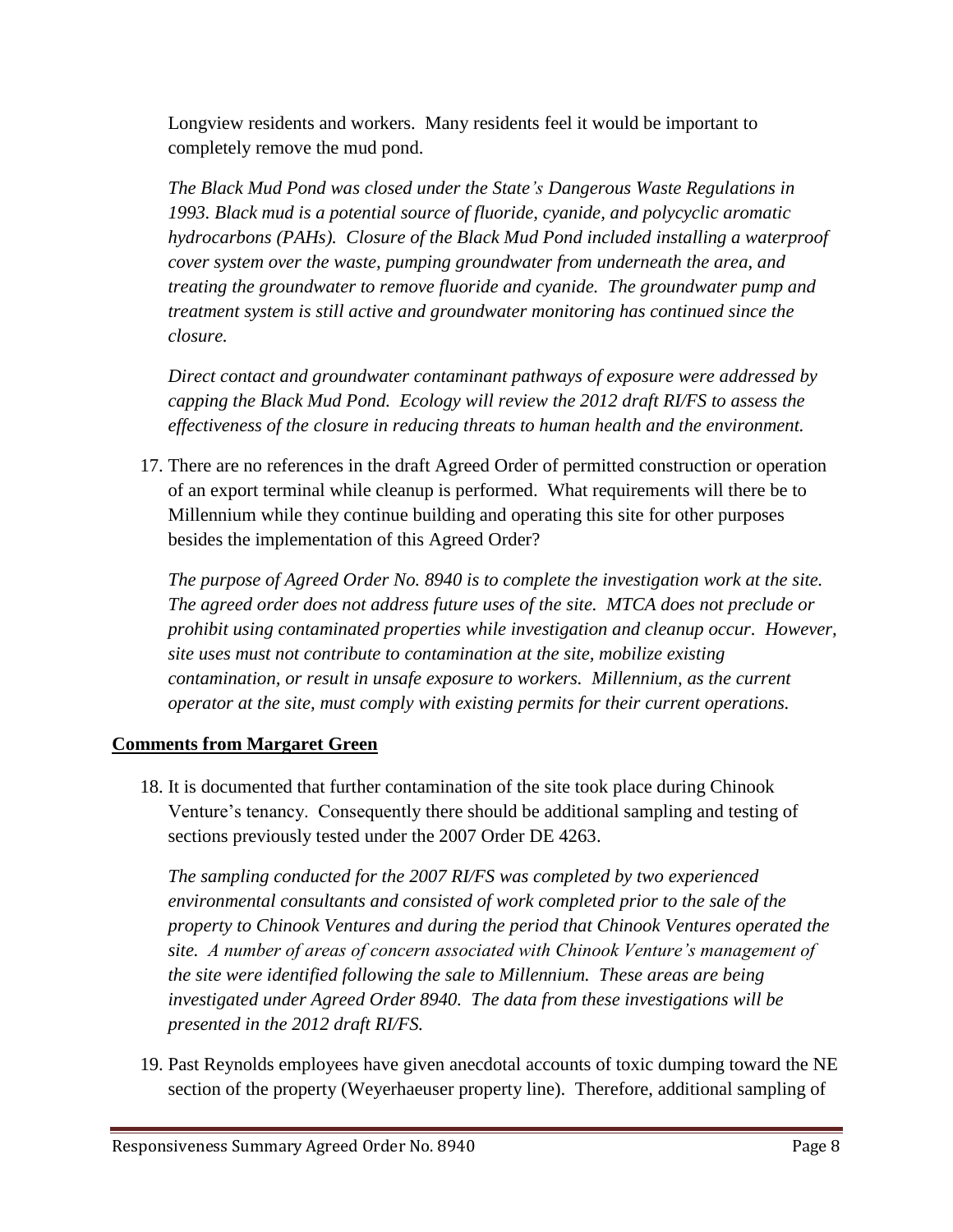soils around and under the white and black mud ponds in the NE section should be required.

*Ecology will review the soil and groundwater data presented in the 2012 draft RI/FS and determine if additional sampling is needed near the black and white mud ponds on the east side of the plant.*

20. The sections identified for additional soil sampling (SSA-1 – SSA-7) have a varied chemistry list for testing criteria. It is unclear why each site is not tested for a full list of contaminants.

*When a sampling plan is developed for a large contaminated site, several sources of information are used to determine a list of probable chemicals of concern, including: historical activities at the site, interviews with current and past employees, chemicals used in individual processes and found in wastes generated from these processes, and preliminary investigations and inspections of each sampling area of the site. The chemicals of concern are specific to the activities and waste generated in each area of the site. In some cases where there was limited information for an area at this site, samples were analyzed for a full list of pollutants.* 

21. Mercury is a possible errant by-product of industrial activities. Testing of this chemical in soils and water should be required.

*Mercury is typically found in aluminum smelters in the high voltage switching areas and rectifier rooms. Soils and waste in these areas at the former Reynolds facility were sampled for mercury. Low levels of mercury were found in the rectifier building. This data will be presented in the 2012 draft RI/FS.* 

22. I ask that the test results be posted to the Ecology website in a timely manner as well as at the Longview Public Library. To facilitate layman comprehension, the reports should indicate test results as compared to the maximum acceptable contaminant level for each contaminant.

*The results from environmental sampling will be included in the 2012 draft RI/FS report. Ecology will post the draft RI/FS report on the former Reynolds Metals cleanup website and place a printed copy in the information repository for the site at the Longview Public Library. The report should contain information on the cleanup levels that are applicable to the site.*

23. Testing of all stormwater should be required.

*All stormwater collected at the Millennium site is routed through the plant's stormwater or wastewater treatment system. The National Pollutant Discharge Elimination System*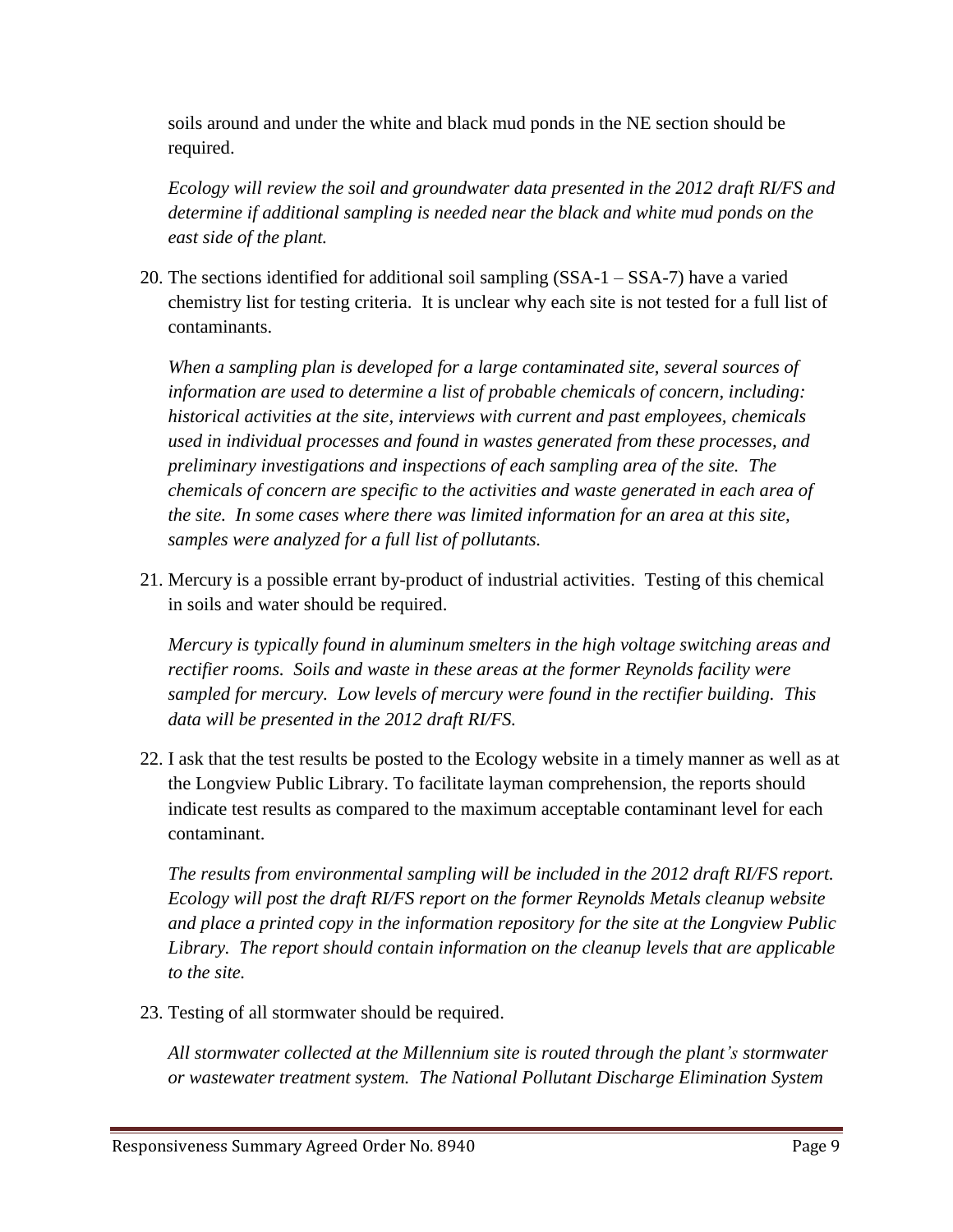*(NPDES) permit for the site requires stormwater and process water be tested regularly for pollutants of concern. The monitoring results are reported to Ecology monthly.* 

24. The CDID ditches are currently considered waters of the state and are connected to the Columbia. It is likely that highly contaminated stormwater has washed a cocktail of toxins into the ditches. Testing the soils of the ditches for contaminants should be required. Responsibility for remedial action to the CDID ditches should remain with the parties of this Order.

*Soils adjacent to the CDID ditches and the water in the ditches at the former Reynolds Metals site have been sampled for fluoride. As discussed in the response to Comment #15, a number of entities discharge stormwater to the CDID ditches. Under MTCA, a cleanup site is defined by where contamination has come to be located and not by boundaries of ownership or use. Ecology will review the 2012 draft RI/FS to determine if there is potential to impact the sediment in the ditches and if sampling of the sediment is warranted.* 

25. On page 11 of the Order, it is suggested that the schedule can be delayed by project permitting requirements. Schedule delays should not be allowed.

*Ecology could not find a reference to delays on page 11. Section K on page 17 of the Order contains the provisions for when an extension of the schedule is allowed under the order. Project delays can occur for a variety of reasons beyond the control of the PLPs or Ecology and this must be provided for in the order. Ecology understands the interest in expediting this cleanup and will work to ensure the project proceeds in a timely manner.*

26. Priority should be given to cleanup work using a company that excels in this work.

*See the response to Comment #9.*

27. I request that a public hearing be held in Cowlitz County as part of the public process, once the draft RI/FS report is issued.

*Ecology will notify interested parties when the draft RI/FS is received. A copy of the document will also be posted on the website and made available in the local information repository. Ecology will welcome written or verbal input from interested parties based on their review of the initial draft. While we won't be formally responding to comments on the initial draft, community input will help us ensure that we are considering this information as we do our own review of the initial report.*

*Ecology's review of the 2012 draft RI/FS will include an assessment of the data, an identification of any remaining data gaps, and an in-depth review of the remedial*